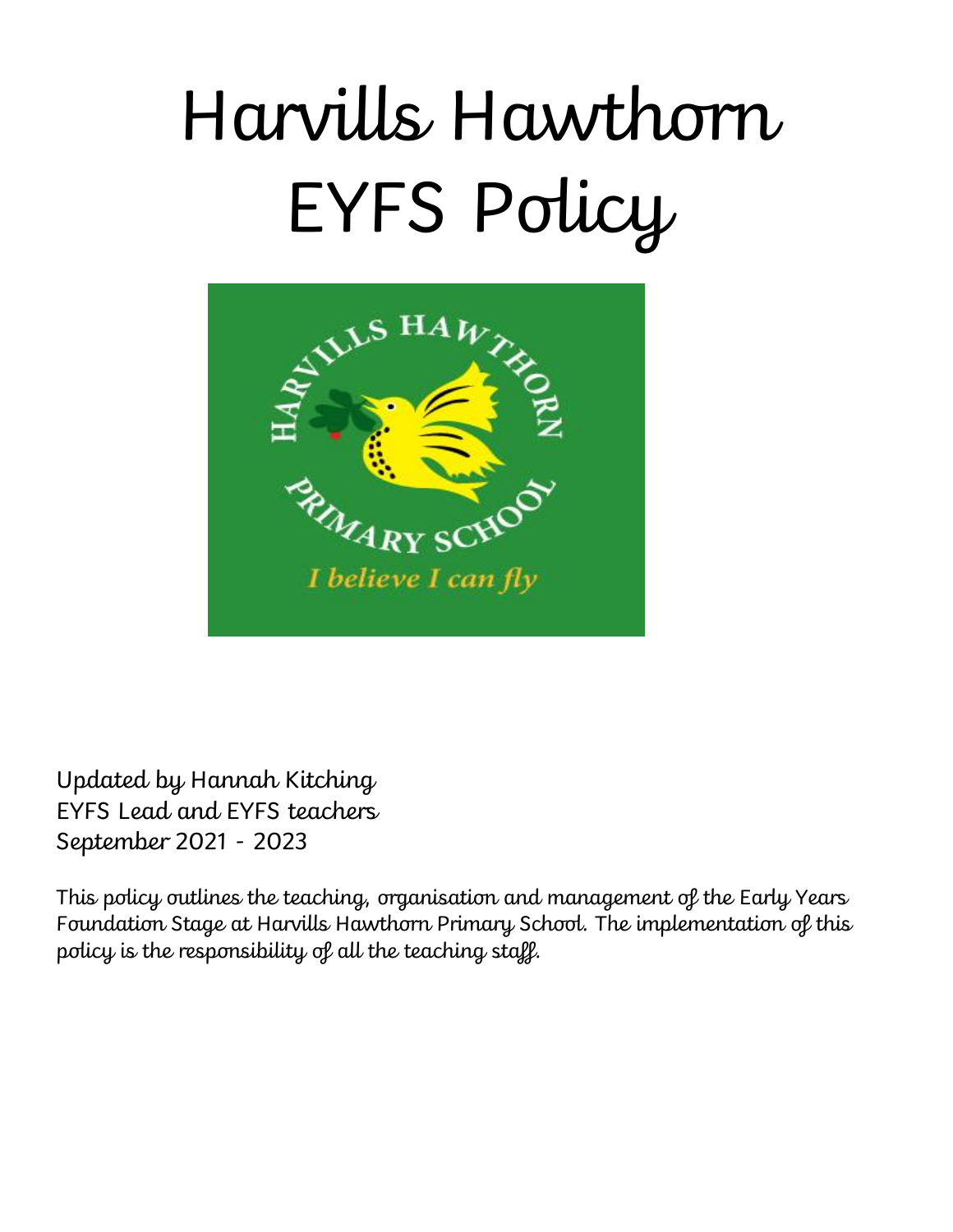# Curriculum Intention

At Harvills Hawthorn Primary School, we believe that the Early Years Foundation Stage is an integral part of a child's development and education. It is where all learning begins and is the foundation that all learning builds upon. With this understanding at the core of our pedagogy, we aim to provide inspiring, exciting and purposeful learning experiences through our skills based curriculum, to ensure all our children receive the very best start to their education, in order for them to grow, learn, succeed and enjoy life.

We understand that the transition from home, to nursery, to school is a challenge for all. We aim to make this transition as comfortable and as smooth as possible with positive and supportive partnerships with children and parents. We will endeavour to provide a calm and supportive environment in school, where all children and parents feel safe, valued and welcome. We firmly believe that it is our duty to help prepare all of our children for school life.

Our ultimate aim at Harvills, is to nurture our children to become independent, inquisitive and curious learners, who follow their own learning interests and challenge themselves to achieve. We believe we can support and encourage all children to 'be the very best they can be' and aim to unlock potential in all. We want our children to develop a love for learning, surrounded by friends and caring adults. All children deserve to be confident and show pride in their achievements, but most importantly, they deserve to be happy at their school and be ready to begin the next stage of their lives.

'Every child deserves the best possible start in life and also has the support they need to fulfill their potential. Children develop quickly in the early years and a child's experiences between birth and age five have a major impact on their future life chances. A secure, safe and happy childhood is important in its own right. Good parenting combined with high-quality early learning provides the foundations children need to make the most of their abilities and talents as they grow up.' ('The Statutory Framework for the Early Years Foundation Stage.' DfE March 2014).

# Curriculum Implementation

At Harvills Hawthorn Primary School, we pride ourselves on the consistent approach to teaching and learning that can be observed across all phases of school. This is achieved through our commitment to cutting edge CPD and quality first teaching on a daily basis. Expectations of staff and pupils are high, resulting in good or outstanding progress in all phases. There is a universal understanding of what outstanding teaching, learning and assessment should entail. These strategies are consistently used throughout school and it is the expectation of leadership that all lessons will include a variety of these to enable learners to reach their full potential. Active learning is essential in all aspects of the lesson. All staff use the same terminology so that learners develop a knowledge and understanding of the different ways they learn.

At Harvills, we believe outstanding teaching, learning and assessment must include the following:

- 1. Challenge for all
- 2. Collaborative learning
- 3. Assessment for learning
- 4. Questioning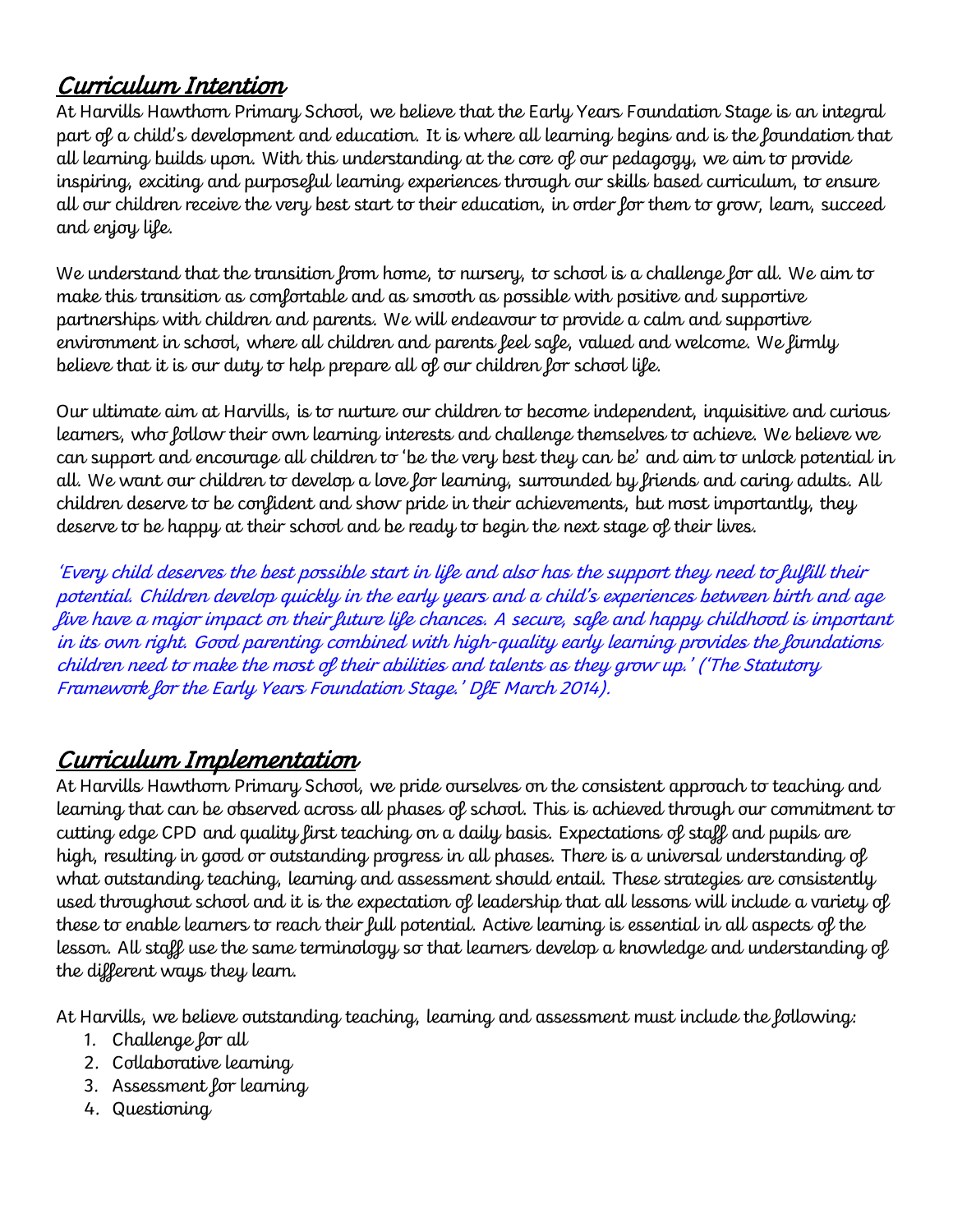- 5. Progression within lessons and books
- 6. Learning behaviours

We are working hard to promote our pupils' English and ensure that they all achieve to the very best of their ability. Pupils are encouraged to read widely and often. English is fundamental to all subjects. Consequently, we believe that all stakeholders have a role to play in supporting and developing our pupils' English skills to ensure they can communicate effectively in today's society. All children are expected to follow our school's non-negotiables for presentation. This includes a focus on learning to write in the cursive script.

# The EYFS Curriculum

#### Key Statutory Documents used:

- Statutory Framework for the early years foundation stage 2021 [https://assets.publishing.service.gov.uk/government/uploads/system/uploads/attachment\\_dat](https://assets.publishing.service.gov.uk/government/uploads/system/uploads/attachment_data/file/974907/EYFS_framework_-_March_2021.pdf) [a/file/974907/EYFS\\_framework\\_-\\_March\\_2021.pdf](https://assets.publishing.service.gov.uk/government/uploads/system/uploads/attachment_data/file/974907/EYFS_framework_-_March_2021.pdf)
- Early Years foundation stage profile 2021 handbook[https://assets.publishing.service.gov.uk/government/uploads/system/uploads/attachment\\_dat](https://assets.publishing.service.gov.uk/government/uploads/system/uploads/attachment_data/file/919681/Early_adopter_schools_EYFS_profile_handbook.pdf) [a/file/919681/Early\\_adopter\\_schools\\_EYFS\\_profile\\_handbook.pdf](https://assets.publishing.service.gov.uk/government/uploads/system/uploads/attachment_data/file/919681/Early_adopter_schools_EYFS_profile_handbook.pdf)

#### Key Non-Statutory Documents used:

 Development Matters 2021 [https://assets.publishing.service.gov.uk/government/uploads/system/uploads/attachment\\_dat](https://assets.publishing.service.gov.uk/government/uploads/system/uploads/attachment_data/file/1007446/6.7534_DfE_Development_Matters_Report_and_illustrations_web__2_.pdf) [a/file/1007446/6.7534\\_DfE\\_Development\\_Matters\\_Report\\_and\\_illustrations\\_web\\_\\_2\\_.pdf](https://assets.publishing.service.gov.uk/government/uploads/system/uploads/attachment_data/file/1007446/6.7534_DfE_Development_Matters_Report_and_illustrations_web__2_.pdf)

The Early Years Foundation Stage (EYFS) applies to children from birth to the end of the Reception year. In our school, all children join us at the beginning of the school year in which they turn five years old. At Harvills Hawthorn Primary School we use our skills based curriculum to plan lessons and activities.

#### The EYFS is based upon four principles:

- every child is a unique child, who is constantly learning and can be resilient, capable, confident and self-assured
- children learn to be strong and independent through positive relationships
- children learn and develop well in enabling environments, in which their experiences respond to their individual needs and there is a strong partnership between practitioners and parents and/or carers
- children develop and learn in different ways and at different rates.

#### To achieve our aims we will:

Provide a stimulating, interesting environment which inspires curiosity and encourages learning through play and exploration, using all the senses, both indoors and out.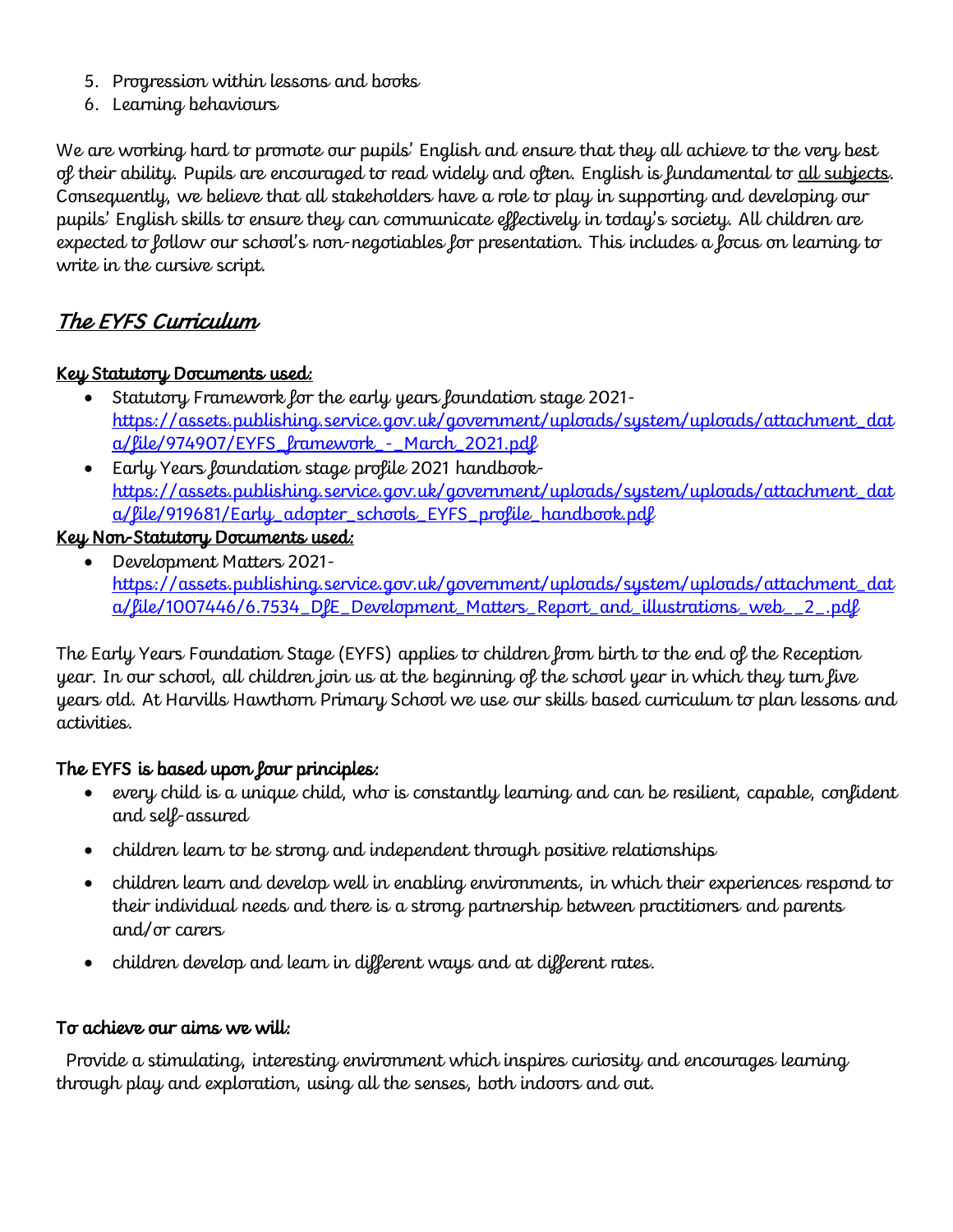Provide high-quality teaching and facilitate high-quality learning through exciting, first hand experiences

-Provide learning through our skills-based curriculum to equip all children with the necessary skills, which can be applied through all areas of learning

Value and build on previous experiences

Allow time for children to produce learning of depth and quality

Acknowledge that how children learn (the Characteristics of Effective Teaching and Learning) is as important as the content taught

Provide a foundation for positive attitudes and values

Celebrate achievements

Deliver the curriculum using a variety of teaching strategies and cater for a variety of learning styles

# Learning and Development

#### The Foundation Stage Curriculum

We aim to provide a broad, balanced and holistic approach based on the four themes of the Early Years Foundation Stage (A Unique Child, Positive Relationships, Enabling Environments and Learning and Development.) The curriculum is organised around seven areas of learning:

Three Prime Areas- which are crucial for igniting children's curiosity and enthusiasm for learning and for building their capacity to learn, form relationships and thrive.

Personal, Social and Emotional Development Communication and Language Physical Development

Four Specific Areas-**Literacy** Mathematics Understanding of the World Expressive Arts and Design

The prime areas begin to develop quickly in response to relationships and experiences, and run through and support learning in all other areas. The prime areas continue to be fundamental throughout the EYFS. The specific areas include essential skills and knowledge. They grow out of the prime areas and provide important contexts for learning. At Harvills, we use the non-statutory curriculum guidance 'Devleopment Matters' along with our own EYFS skills progression to plan our teaching and learning experiences, to ensure the children build on previous knowledge and understanding and gain new skills which they can apply in all areas of the curriculum. This also enables all children to access all areas of the classroom and curriculum, following their own learning interests and challenging themselves. The curriculum is accessed through a combination of play, child-initiated and adult-directed activities.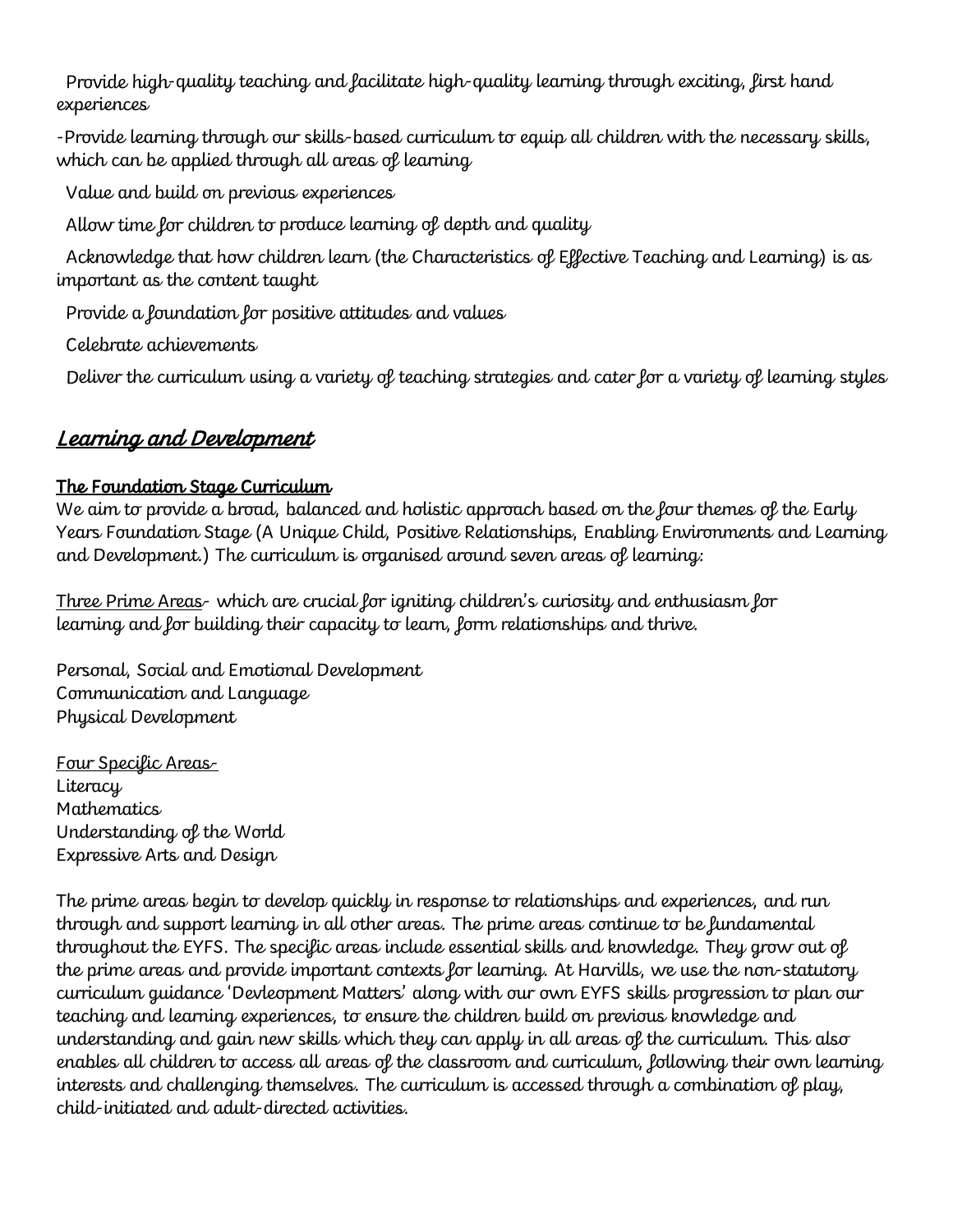#### Learning through Play

Each area of learning and development must be implemented through planned, purposeful play and a mix of adult-led and child-initiated activity. Play is essential for children's development, building their confidence as they learn to explore, to think about problems and relate to others. Children learn by leading their own play and by taking part in play which is guided by adults. There is an ongoing judgement to be made by practitioners about the balance between activities led by children and activities led, or guided, by adults. Practitioners respond to each child's emerging needs and interests, guiding their development through warm, positive interaction. As children grow older, and as their development allows, the balance will gradually shift towards more activities led by adults, to help children prepare for more formal learning they will experience in Year 1.

## A Unique Child

At Harvills Hawthorn Primary School, we recognise that every child is a competent learner who can be resilient, capable, confident and self-assured. We know that children develop in individual ways and at varying rates. Children's attitudes and dispositions to learning are influenced by their school and home environments and we begin to build links with the families. We observe how each child learns to gain an understanding of the characteristics they develop to become effective learners and apply our own understanding of child development to support and challenge each child at the appropriate level. We use questioning, praise and encouragement to develop a positive attitude to learning and high self-esteem. During their first year at school, the children are introduced to the learning habits. They are taught to be observant, investigative, curious, determined, imaginative, adventurous, co-operative and to use reasoning. Children begin to understand the concept of the growth mindset. They are taught that they can 'grow their brains' so that they understand that everyone can learn with practice and effort. The children are taught how to learn and how to become successful learners.

In the EYFS, we have realistic, but challenging, expectations and meet the needs of all our children through:

- planning opportunities that build upon and extend children's skills, knowledge, experience and interests
- developing their self-esteem and confidence through a creative curriculum and learning environment
- using a wide range of teaching strategies based upon children's learning needs
- providing a wide range of opportunities and environments to motivate and support children and to help them to learn effectively
- providing a safe and supportive learning environment in which each child's contribution is valued
- monitoring children's progress and taking action to provide support as necessary

It is vital that all children in the school are safe. Through citizenship teaching and the nurturing programme we provide children with opportunities to help them develop the skills they need to keep themselves safe. Children should be allowed to take risks, but need to be taught how to recognise and avoid hazards both in the real and virtual world.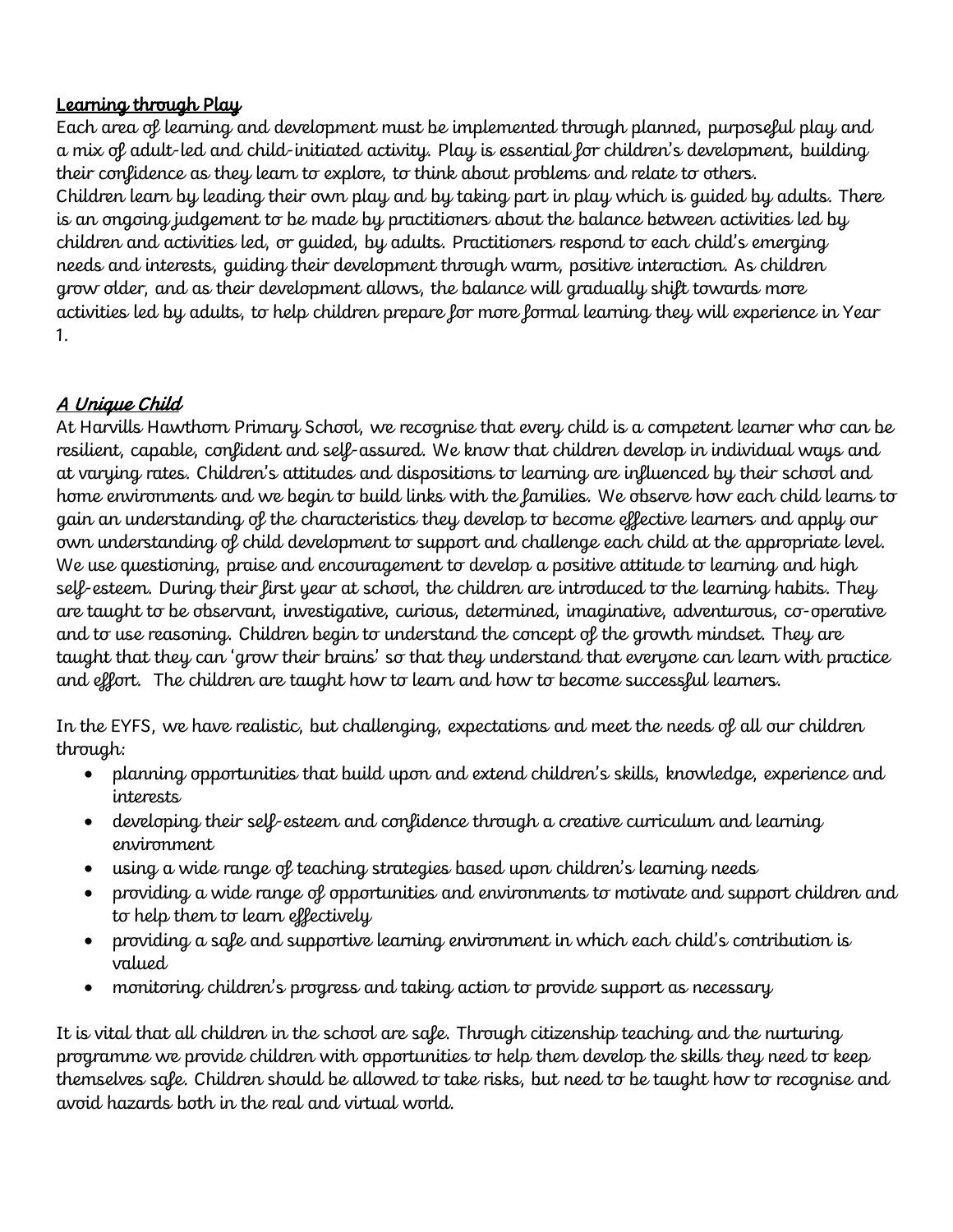#### Positive Relationships

Here at Harvills, we recognise that children learn to be confident and independent through the development of secure relationships. We develop caring, respectful, professional relationships with the children and their families. Staff develop good relationships with all children, interacting positively with them and taking time to listen to them. We have good links with the local feeder playgroups and regular visits are undertaken throughout the year. The EYFS teachers meet with staff to discuss new intake children.

#### Enabling Environments

We recognise that the environment plays a key role in supporting and extending the children's development. The role of both the indoor and outdoor environment in learning/organisation is to provide awe and wonder for all children and provide opportunities for child-initiated activities reflecting the topic where they can develop gross motor skills, social skills etc. We provide stimulating resources, which are accessible and open-ended so they can be used, moved and combined in a variety of ways and inspire curiosity.

# Observations, Record Keeping and Assessment

#### Pre-school visit:

This is one of our first personal contacts with the children entering our provision and whilst it is primarily an opportunity to meet and talk with the child and his/her parents or carers, it is also a time for staff to begin gathering information regarding the child. Home Visit:

This is a valuable time to find out about the children in their own environment. We carry out a very informal assessment of the child during play activities, which is part of the initial baseline and aid to planning when the child enters the setting.

For more information please see our Home Visiting policy at the following link <http://www.harvillshawthorn.co.uk/other-information.php>

#### Baseline Assessment:

On entry to Foundation Stage, all children are assessed to determine their starting points in their development. These results enable the teachers to plan for the next steps of all children. It also provides the school with the evidence to monitor the school's performance in later years as the children progress through the school. This will take place within the first 3 weeks of the Autumn term for Reception children and within the first 3 weeks of starting Nursery. Baseline assessments consist of:

#### Reception children

- UK Government Reception Baseline Assessment- this will be reported to parents
- Observations by practitioners using our own EYFS skills progression document and the Non-Statutory guidance 'Development Matters'.

#### Nursery children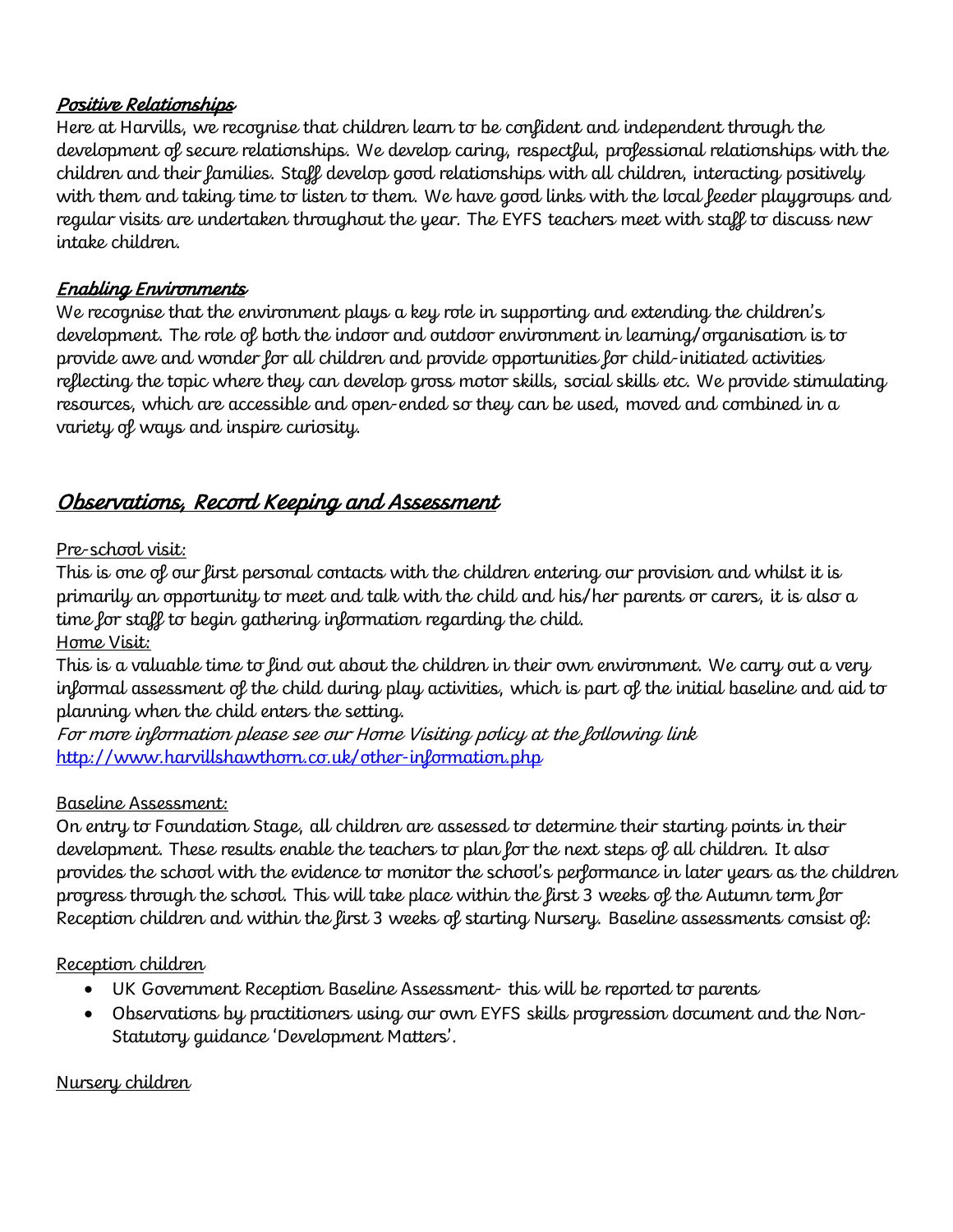Observations by practitioners using our own EYFS skills progression document and the Non-Statutory guidance 'Development Matters'.

Assessment evidence is collected through practitioner observations. Adults will observe and interact with children carrying out activities which they have initiated, interacting with peers and other adults. This may be in the form of anecdotal observations, planned long observations, photographs, scribed child's voice and contributions from parents or carers. All evidence will be collected onto a personal online learning journey on 'Tapestry' for each child. Parents will have full access to their child's online learning journey and are encouraged to add learning and experiences they have at home, in order to create a clear and well-rounded picture of their child as a learner and their development level.

Adults will observe children playing and learning across both the Prime and Specific Areas of the curriculum. For example, they will observe the children interacting with others, listening and responding, mark making or writing, using and applying their phonic and mathematic skills etc. This will be through an play-based activity that the child has either chosen or shown interest in. Adults will record the child's voice and their achievements in their assessments and make a judgement about the age and stage of development that each child is working within. This information gathered is then used to ensure individual needs are met.

All Nursery pupils are assessed on their language and communication skills using the WELLCOMM tool. The WELLCOMM tool scores children based on their use and understanding of language based on their age in months.

- If a child achieves a Green score, it means that they are using and understanding language at an age appropriate level.
- $\bullet$  If a child scores Amber, it is an indication that a child is working below age appropriate level and will require some extra support.
- $\bullet$  If a child scores Red, it is an indication that a child is working significantly below an age appropriate level and may require some more specialist involvement with other agencies or Inclusion Support.
- Children that scored Amber or Red are screened again later in the Autumn term to see if they are now working at an age appropriate level in their use and understanding of language. If not, they are identified for a further layer of support in Reception.

Pupils who are new to the school and join Harvills later in the Reception year will also be screened using the WELLCOMM tool to ensure that staff are able to assess their use and understanding of language and can identify any support needs early on.

#### On-going assessment:

Informal, verbal assessments of the children take place continually amongst staff as progress or difficulties are noted or commented on. Staff respond to this kind of assessment by adapting their teaching style, expectations, level of support, language or activities to suit, usually instantaneously. We also use jottings, photographs and written observation sheets to record developments, incidents or any significant information related to the children. This proves to be a valuable aid to our planning and helps us to make informed decisions about the appropriateness of our curriculum and to make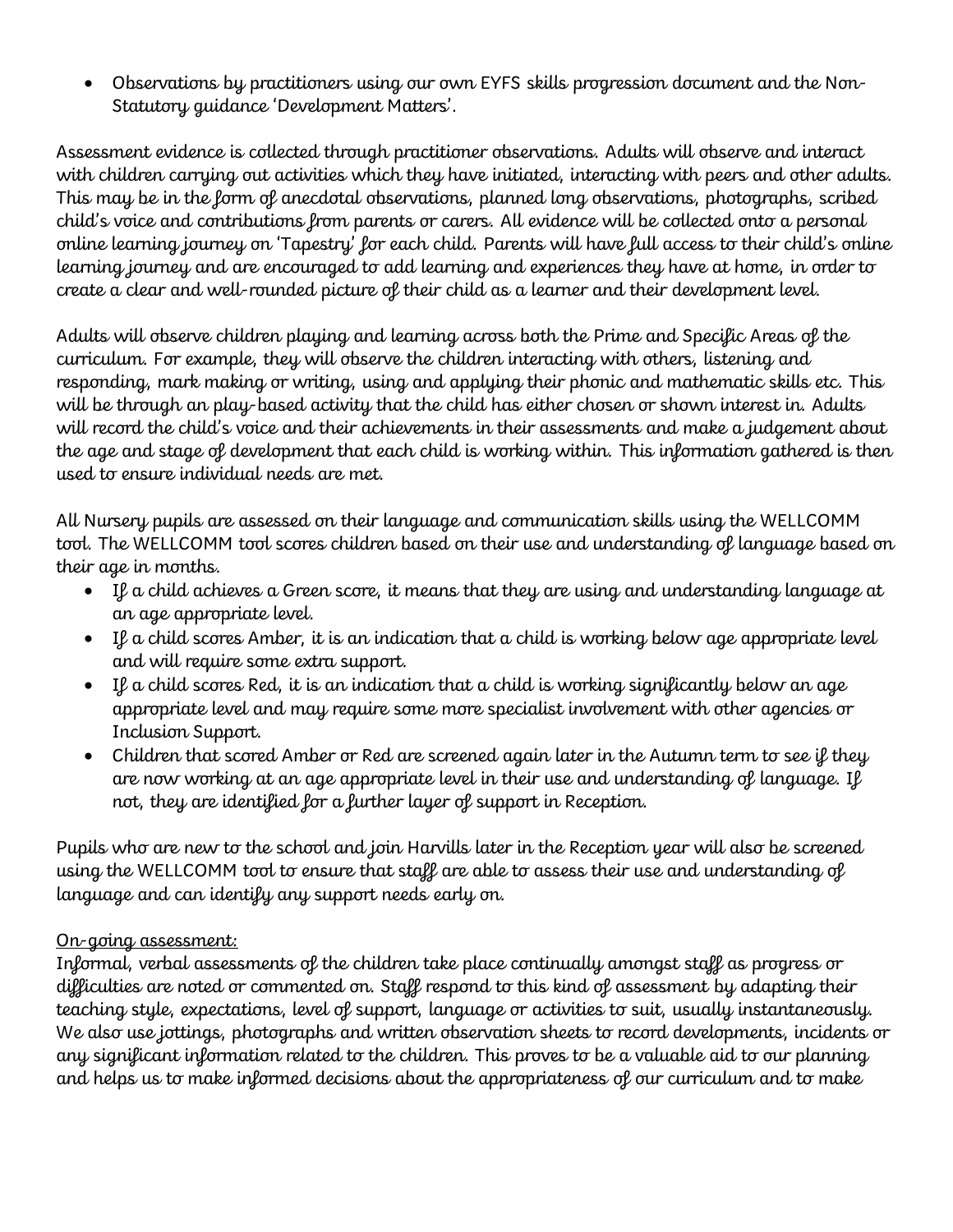monitoring and reporting of the children's development more accurate and accountable. Parents/carers are informed via the end of term and end of year reports and via parent/carer consultations.

#### **Observations**

Adults carry out a half-termly long observation of all children to track their progress, observe their interactions with others, identify their interests and plan for their next steps in learning. This is a useful tool in identifying and planning for the children's needs. To ensure that a balanced and holistic view of the child is represented in their online learning journey, we ensure that a mixture of staff have observed the child across the course of the school year.

Practitioners will also continually observe and identify any new and spontaneous learning and progress each child makes through anecdotal observations. This could be anything from learning to zip up their coat to counting to 100! Observational evidence and assessments will refer to our EYFS skills progression, the 'Observational checkpoints' in 'Development Matters' and the 'EYFS profile' and will be added to the child's online learning journey, which is accessible to all adults, including parents, working with the child. This enables staff to clearly identify the child's next steps in learning. As mentioned previously, parents and carers play a vital role in their child's development so we ensure all parents have unlimited access to their child's online learning journey and encourage adults at home to add to it.

#### Assessment for Learning:

As part of the learning process, children will discuss with their peers, and/or with relevant adults, the outcomes of their learning, it's merits and the ways in which it can still be improved. This will be done on a regular basis and will involve:

- Children's conversations to help determine whether success criteria have been met
- Conversations with teaching staff to help determine whether success criteria have been met
- Use of AfL strategies

All of the above will support and augment school's formal assessment procedures.

## Planning

Teachers plan learning using 'Development Matters' along with our skills-based progression document to ensure that all areas of learning are covered equally throughout the week, term and year. Short term plans indicate targets, child-initiated and adult-led focus activities, play-partner activities, evaluations and next steps. Planning is monitored termly by the Early Years Foundation Stage Lead to ensure consistency, quality teaching and learning and a broad and balanced coverage of the curriculum. Teachers take into account the children's interests and incorporate this into weekly planning where possible through reviewing long observations and discussions with children and staff.

#### Special Educational Needs and Disabilities (SEND)

We aim to identify as soon as possible children who have Special Educational Needs and Disabilities (SEND). Together with the help of parents/carers and the school's Inclusion Manager we plan for individual needs through provision mapping across the Foundation Stage. If a child is in need of support in multiple areas, we can plan an Individual Provision Map {IPM} to support them and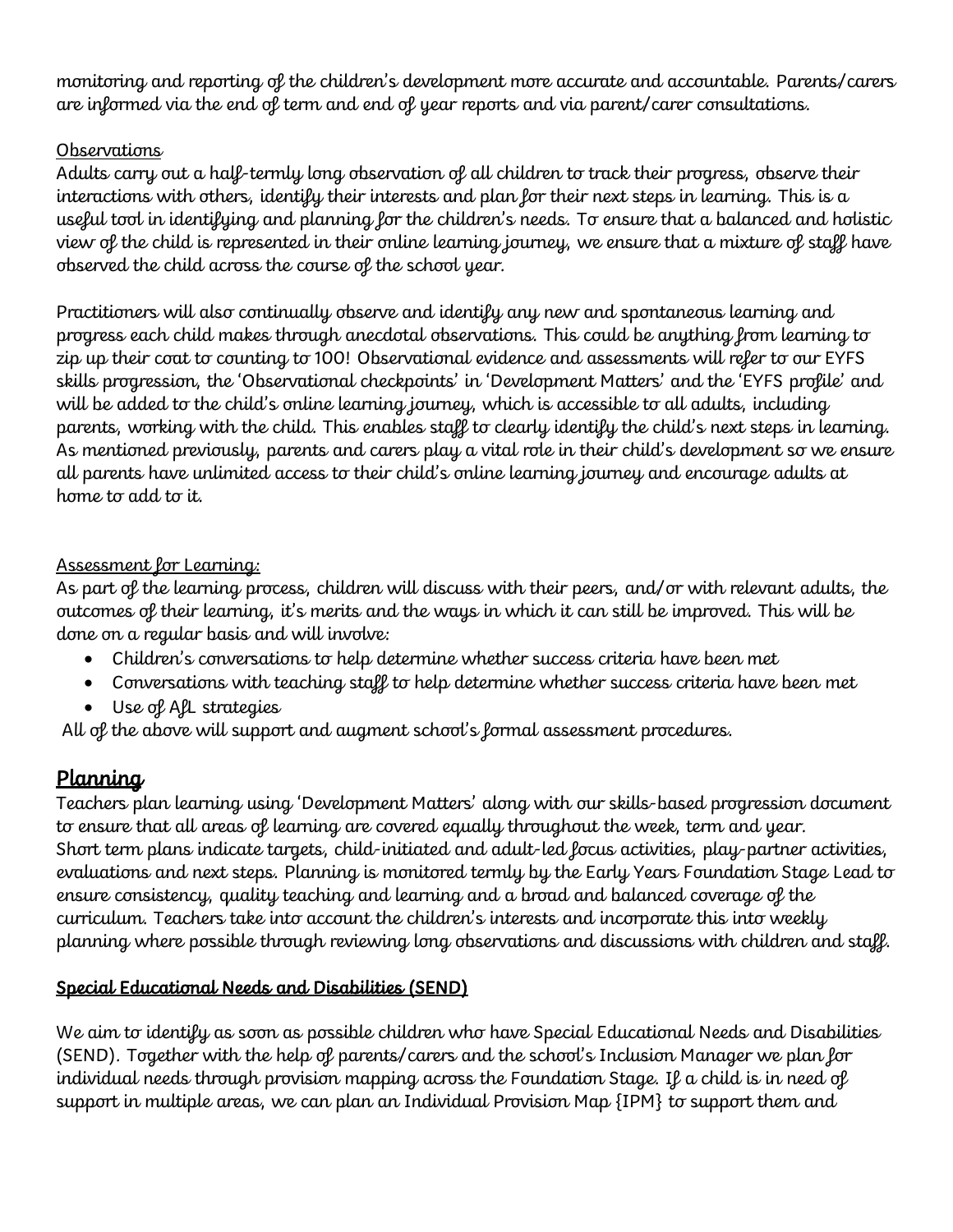personalise their learning experience further, enabling them to make progress in their areas of need. This approach is in line with the Special Educational Needs Code of Practice.

For Nursery children with complex needs, links will be made with Early Years Inclusion Support (ISEY) at the Coneygre Centre and where appropriate and necessary through Sandwell Inclusion Support. Children in Reception upwards will be supported through Inclusion Support at Connor Education Centre where school can seek advice and strategies from Educational Psychologists, Special Educational Needs Advisory Teachers, sensory support etc.

We have also bought into an Enhanced Speech Service where we have a speech therapist available in school to work with pupils who have Speech, Language and Communication Needs (SLCN) once a week. This enables us, as a school, to offer early identification and assessment, support and strategies to support pupils in developing their SLC skills.

# Social, Emotional and Mental Health

#### **Nurture**

Reception pupils in need of extra support in managing their feelings and behaviour, turn taking and social skills can access extra support for this through our Nurture provision. Children may be identified by staff or parents and carers and will then be assessed using the Boxall Profile tool to decide whether attending the Nurture group would be beneficial to them.

#### What is a Nurture Group?

Nurture groups offer an opportunity to benefit from the early nurturing experiences that some children lack, giving them the skills to do well at school, make friends and deal more calmly with the trials and tribulations of life, for life.

Our Nurture group is a class of up to 10 children, run by two members of staff, overseen and supported by the school's Inclusion Manager. Children attend Nurture in the afternoon and remain an active part of their main class group during the mornings.

Nurture groups assess learning and social and emotional needs and aim to give whatever help is needed to remove barriers to learning. Children are supported by role modelling, demonstration and gestures. The relationship between the two staff, always nurturing and supportive provides a role model that children observe and begin to copy. For more information, please visit the following link: <https://www.nurturegroups.org/>

#### Drama Therapy

School also have access to a Drama Therapist. If children are in need of accessing this support, they can be placed on the waiting list for a block of 6 sessions. Children can be identified by staff and/or parents. During drama therapy, children are given the opportunity to explore and develop social skills, empathy and self-confidence through using movement, play and drama. The child is able to use their imagination and have a creative outlet in a supportive environment.

## More Able, Gifted and Talented

Teachers will be mindful of the extra needs of more able, gifted and talented children and will differentiate questions and activities to allow for further progression and challenge. When a child exceeds the Early Learning Goals, the teacher will plan for their learning needs specifically using the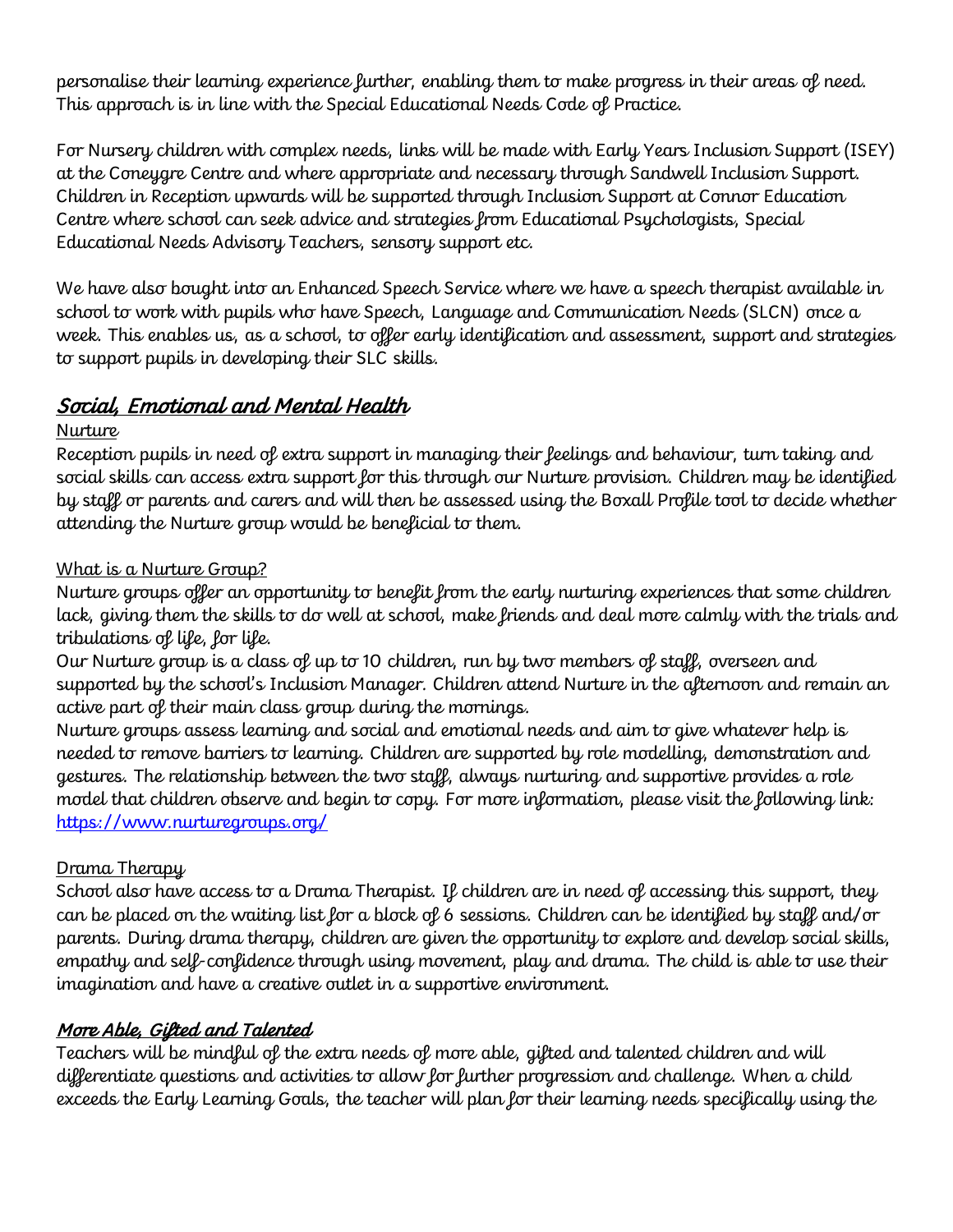KS1 curriculum and children will also be assessed using the Stage One AWL (assessing without levels) tool.

In the case of particular talents, parents and their children will be signposted to (where appropriate) extra curricular activities such as choir, arts, sports clubs etc.

The More Able,Gifted and Talented Lead will liaise with the class teachers to ensure individuals' needs are met and that appropriate targets are set and reviewed regularly. Please also refer to the school's More Able, Gifted and Talented Policy.

## Admissions and Transition

## Principles:

Transition should be a smooth and seamless journey for all children, which takes account of the differences and particular needs of children. This relies on close, respectful relationships between families and schools.

- If children have attended a previous Early Years setting, we will liaise with the previous setting via the annual Sandwell Transition meeting. If the is setting outside of Sandwell, we will either make arrangements with parents or carers or the previous setting to gather any relevant information.
- For children who may have difficulty settling into school or children with Special Educational Needs and/or Disabilities (SEND), we will work closely with parents and carers to plan an individual transition plan with personalised arrangements. This may include: extra transition visits for children, home visits by staff, visiting the child in their current setting and liaising with outside agencies who are involved with the child.
- $\bullet$  We usually have a yearly intake to Nursery. Children who have their  $3^{rd}$  birthday before the 31<sup>st</sup> August will start Nursery in the Autumn term. If there are still Nursery places available after the Autumn term, any remaining places will be offered to pupils who have had their  $3<sup>rd</sup>$ birthday during the Autumn term, for a January intake.
- We have one intake in September for Reception children.

## <u>Transition from home to Nursery:</u>

- We provide a pre-visit for all children entering the setting for the child to attend with their parent/carer.
- We offer a home visit for Nursery children and an information booklet regarding the organisation and expectations of Harvills Hawthorn Foundation Stage.
- We have a staggered intake when children enter the beginning of the Foundation Stage (Nursery) thereby getting to know the children and his/her parents/carers that much more quickly.
- Parents/Carers have the option of staying with their child if it felt to be in the best interest of the child.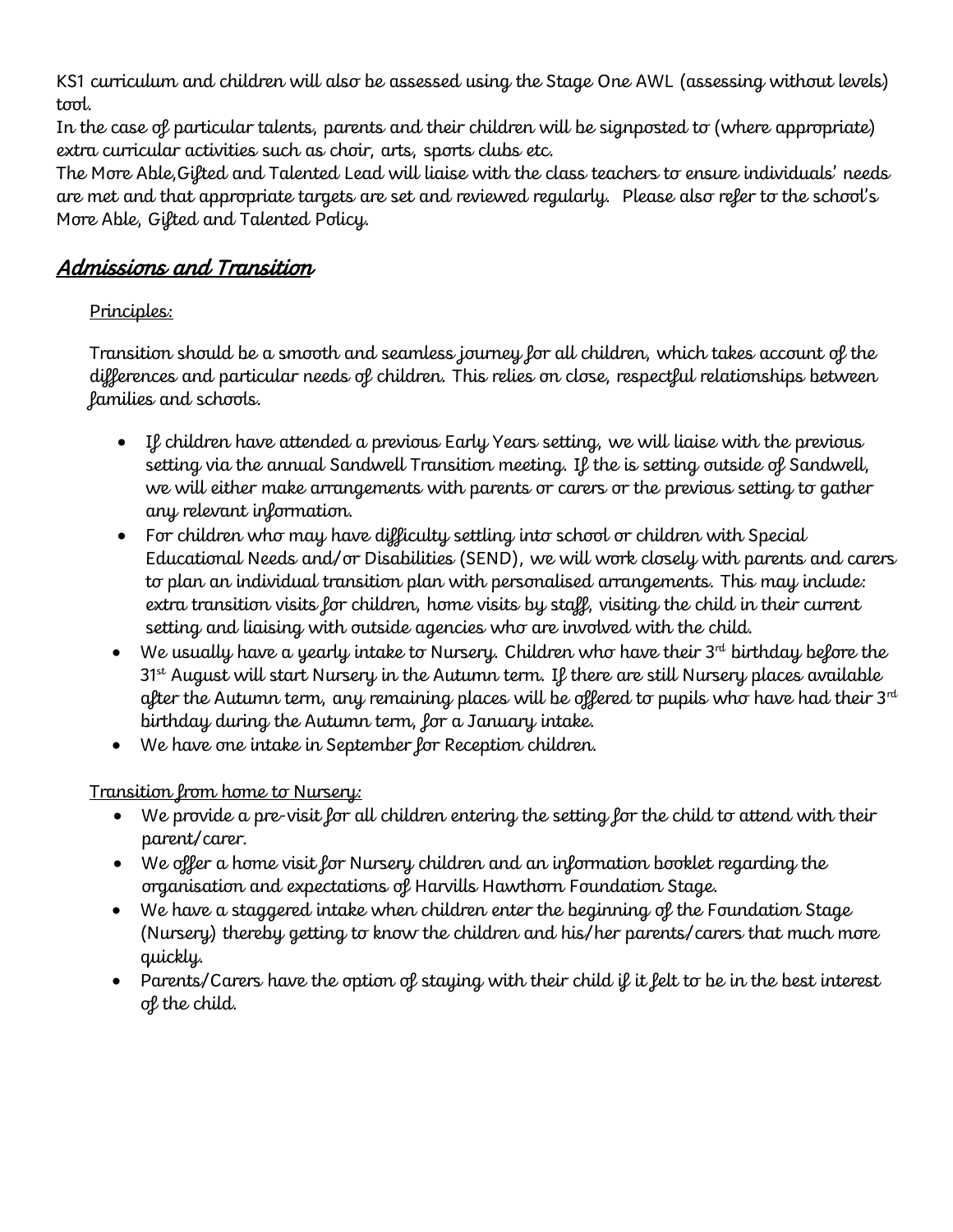Transition into Reception:

Children entering Reception can find the transition process daunting whether they have attended a previous early years setting or not. We aim to make this transition as comfortable as possible for children and their families.

- We provide a pre-visit for all children entering the setting for the child to attend with their parent/carer.
- Parents are invited to a Reception parents intake meeting in the Summer term of the academic year before their child is due to start in Reception.
- Individual arrangements can also be made for pupils who are struggling with the transition process.

# \*Please note, due to Covid-19 restrictions, some of these statements are subject to change.

Links between the Reception and Year 1:

- Reception and Year 1 teachers meet in the summer term to discuss the children's learning styles, age and stage of development and plan for a smooth transition into Key Stage One.
- Reception children meet their Year 1 teachers in the summer term and initially spend an hour in their new classes. Following this, they will also spend a whole day in their new classes to ensure that transition is as smooth as possible for them. Again, for pupils that may struggle with transition, individual arrangements can be made.

The EYFS principles and experiences underpin and dovetail into the National Curriculum at Year 1. These two curriculums merge to form a continuum of learning.

# Partnership with Parents/Carers

Parents and carers are regarded as partners in their child's learning. They are encouraged to add to the evidence used to compile a rounded picture of their child's progress by adding key achievements or to their child's online learning journey via 'Tapestry'. Each child will be given a personalied log in for parents to access via the 'Tapestry App' on a smart phone/tablet/laptop. Access will be limited to the class teacher and parent/carer only. Other children/parents will not be able see another child's learning, only their own profile.

There are both formal and informal opportunities for parents/carers to be involved in their child's learning and education. Parents are encouraged to join in any of our activities whenever they are able. We hold half termly 'Inspire' sessions for both Nursery and Reception pupils and their parents. These begin after the children have successfully transitioned into the setting in the Autumn term (and after the January intake for Nursery) and provide an opportunity for parents to become immersed in the learning environment and experience a learning session from entry to the setting to the end of session. Parents are also welcomed into school to take part in Action for Children Stay and Play sessions, sports days and special assemblies as and when they arise.

We encourage parents/carers of the children to come in to school on an informal basis to look at the children's learning and to talk to the EYFS staff. We also encourage parents/carers to request a more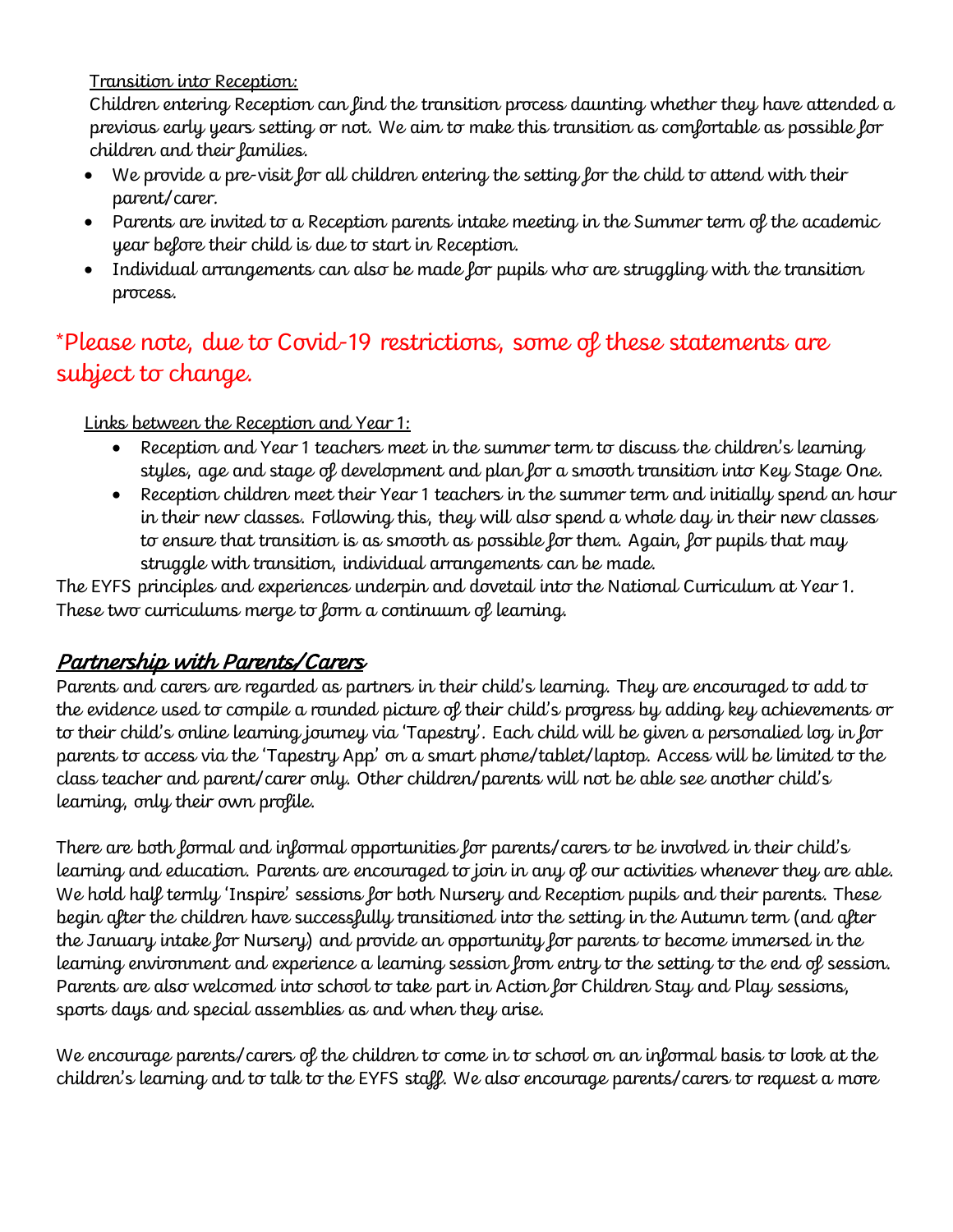formal appointment to discuss their child's progress in school at any point in the school year, should they feel that this is necessary.

Parents will receive two informal reports on their child's learning and progress and one formal, end of year report which summarises pupils progress towards achieving the Early Learning Goals and also the Characteristics of Effective Teaching and Learning. There is also a more formal opportunity for parents to attend a parent's evening once a year. Parents will be informed of the date in the Autumn term.

\*The Characteristics of effective teaching and learning take into account children's learning styles. Children learn using a variety of learning styles, which are unique to them. The Characteristics of effective learning help focus on **how** children learn rather than **what** children are learning.

# \* Again, due to Covid-19 restrictions, some of these statements are subject to change, according to Government advice and legistration.

#### Full time Nursery Provision

Harvills Hawthorn offers a fixed number of places for the 30 hours entitlement, at the moment this is fixed at a maximum of 10 places. This will be reviewed in line with the demand for 30 hour places. For full details on the 30 hours offer at Harvills Hawthorn, please see our <u>Nursery admissions policy</u>.

#### The pattern of attendance that we offer for a full time (30 hour) place at Harvills Hawthorn is:

| Monday:    | 8.45 am - 11.45 am | $12.30 \text{pm} - 3.30 \text{pm}$ |
|------------|--------------------|------------------------------------|
| Tuesday:   | 8.45 am - 11.45 am | 12.30pm-3.30pm                     |
| Wednesday: | 8.45 am 11.45 am   | $12.30 \text{pm} - 3.30 \text{pm}$ |
| Thursday:  | 8.45 am - 11.45 am | 12.30pm-3.30pm                     |
| Friday:    | 8.45 am 11.45 am   | 12.30pm-3.30pm                     |

#### A charge will be made for the cost of supervision and a meal during the 45 minute dinnertime period.

Children will be greeted and collected from their Nursery classroom by their dinnertime supervisor at 11.45am. Their dinnertime supervisor will take them to the dinner hall to support and supervise them throughout this period. They will be supported in:

- Developing independence in health and self-care skills e.g. washing and drying hands before lunch.
- Selecting the food that they would like for lunch (taking into account any allergies or dietary preferences).
- Helping to further develop skills such as using cutlery, cutting food up effectively etc.
- Reinforcing table manners and social skills around the dinner table.

They will also spend time on the playground supported by their dinnertime supervisor, giving them a chance to continue to develop their play and social skills with others, before being taken back to the Nursery setting to begin the afternoon session at 12.30pm.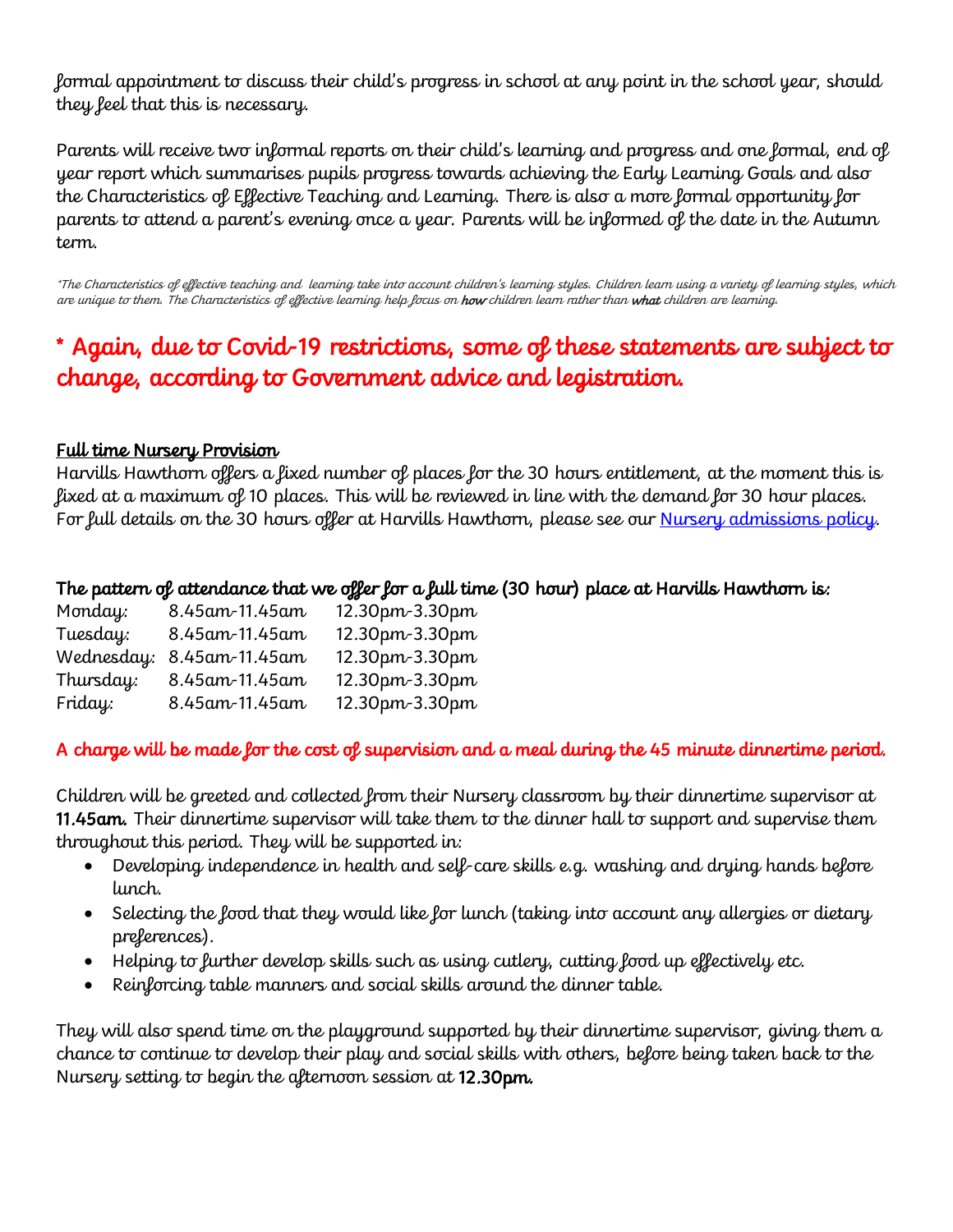If parents require further childcare on top of the government funded 30 hours, top-up hours can be purchased. The maximum pattern of attendance across a day of childcare at Harvills Hawthorn is:

7.45am-8.45am (Breakfast club) 8.45am-11.45am (Nursery Am) 11.45am-12.30pm (Dinner time) 12.30pm-3.30pm (Nursery Pm) 3.30pm-6.00pm (After-school club)

#### Equal Opportunities

All the children in Harvills Hawthorn Foundation Unit are treated with the same respect, concern and professional expectations regardless of ability, religion, culture, lifestyle, social background, race, gender, ethnicity, age or language. We are committed to ensuring that displays, books and equipment reflect the diversity of backgrounds from which our children come. All children are given access to all areas of Early Years learning and adults sensitively intervene to ensure this, if necessary.

# Health and Safety

How do we maintain a healthy and safe environment? By ensuring staff and/or children are aware of and carry out:

- Personal hygiene
- Safety procedures, locking doors and gates
- Maintenance of clean environment
- Maintenance of clear exits and pathways
- Emergency fire drill/evacuation procedures
- Trained first aid staff available.
- Trained staff to deal with spills and bodily fluids.

# Curriculum Impact

Children have the best start to their life and are ready for the next stage of education. They are enthusiastic, exploratory and inquisitive learners who show excellent learning behaviours. Children are happy, content and comfortable in school due to their secure and positive relationships with adults and other children. Children are competent communicators, have solid personal, social and emotional skills and show good physical development skills, which they can transfer into a wide variety of learning areas. They have an excellent understanding of the world around them and can draw on their personal experiences in and out of school to increase their knowledge and understanding further. Children continue to excel and make outstanding progress long after they have left Reception, but always remember their Early Years education and how it has made them the learner they are today. Further impact is as follows:

- Smooth transitions between home and school, Nursery and Reception, Reception and Year 1.
- Happy, confident and independent children.
- Parental satisfaction, measured through verbal and written feedback to the teachers and Head Teacher and via parental consultations and comments.